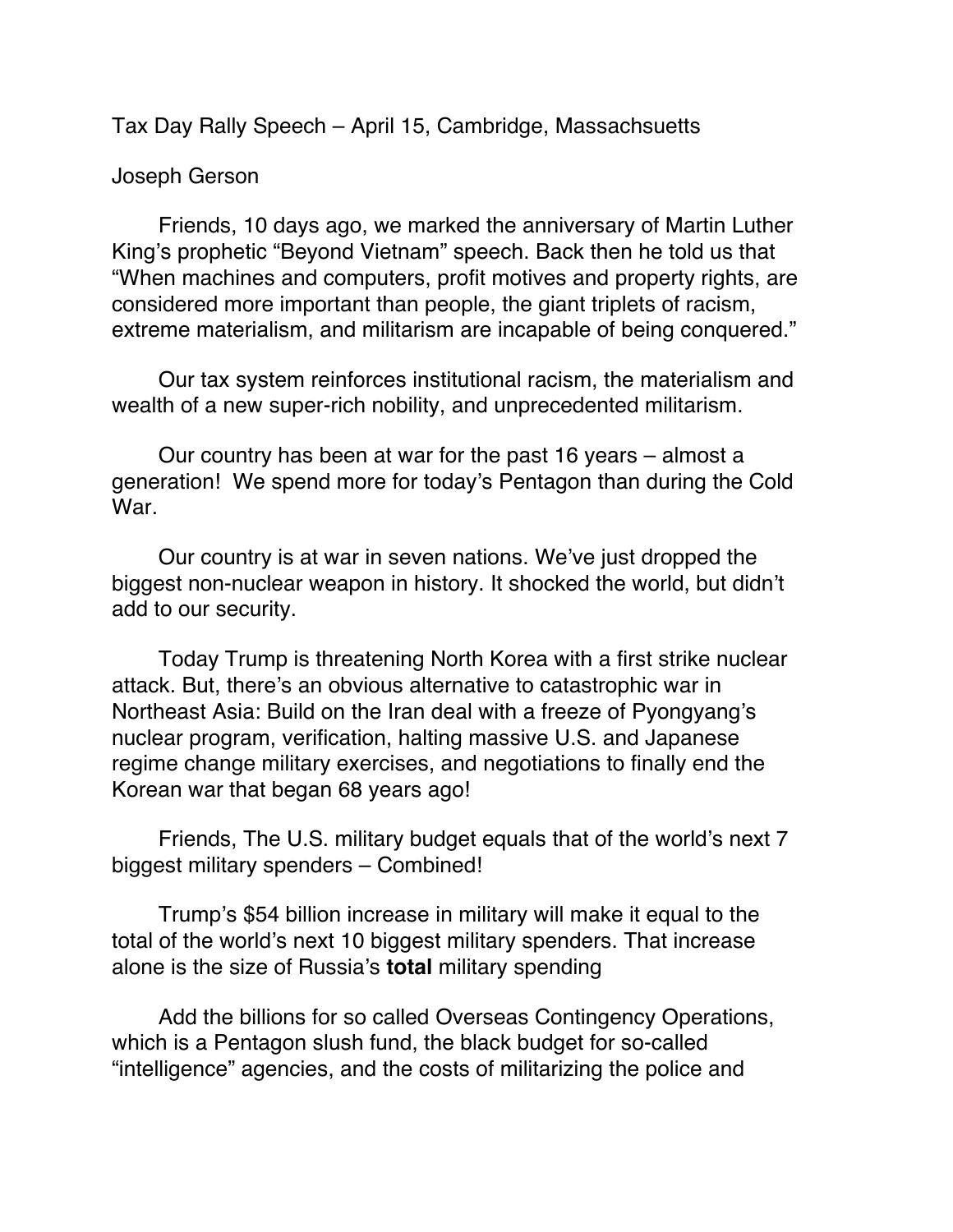immigration controls, and it's a \$1trillion – a thousand billions - for annual military spending.

Washington plans to spend another trillion for a new generation of nuclear weapons and their delivery systems.

Like Russia, we have about 7,000 nuclear weapons – most of them twenty times more powerful than the Hiroshima A-bomb. An exchange of 50-100 of these weapons could cause global cooling and a famine killing up to 2 billion people. A massive exchange would result in nuclear winter, ending of all life as we know it.

A \$ trillion to end all life as we know it.

What would a trillion dollars buy?

- More than 5 million typical U.S. homes
- A year's salary for 18 million teachers
- 14 million clean energy jobs for a year
- 15 million 4-year college scholarships
- 400 million children receiving low-income healthcare for a year

Nearly 60% of the federal government's discretionary spending goes to the Pentagon. Health and Human Services get a paltry 6%. Housing and Urban Development 3%. Before Trump moved to silence and slash the Environmental Protection Agency, in the face of Climate change and rising oceans, energy got 1.5%.

The U.S. we all know is becoming a second world nation. We have a homelessness crisis here in Boston and a dire lack of affordable housing. What's Trump doing about it? Cutting HUD's budget by \$3 billion. Thousands of people will soon be added to the homeless rolls.

My daughter and millions of young adults are strapped with student debt, sentencing them to wage slavery and a loss of freedom. But, in countries like Germany, France, Sweden and others - none are as rich as the U.S. - higher education is free. Not to mention elementary and high schools that have books for all and well paid teachers.